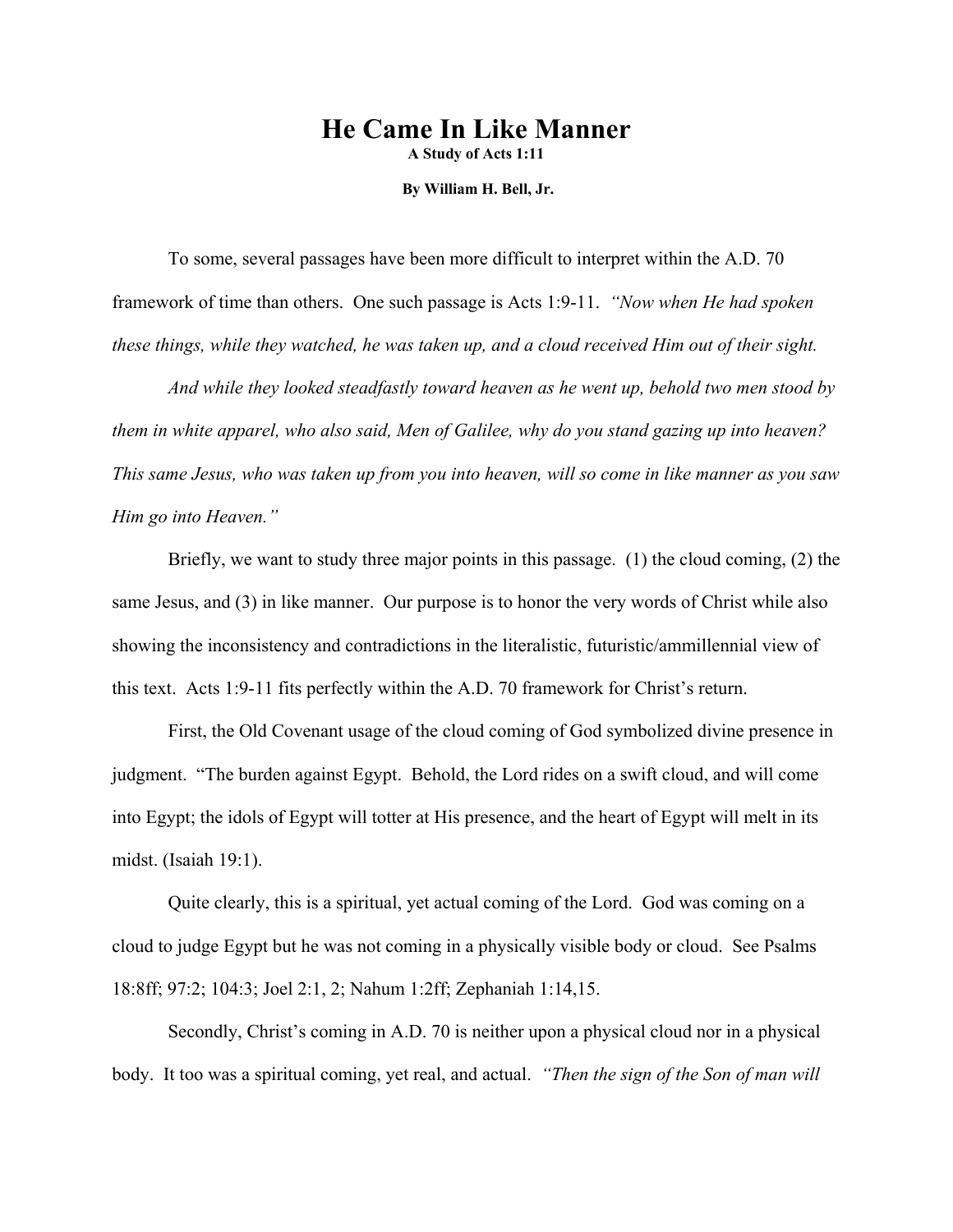*appear in heaven, and then all the tribes of the earth will mourn, and they will see the Son of Man coming on the clouds of heaven with power and great glory."* (Matthew 24:30).

 Most all Bible students agree that Christ's coming in this text was literal, (actual) but not physical, and that it occurred before that first century generation passed, (Matthew 24:34). They must also agree that this was the SAME Jesus who was crucified and who ascended in the cloud per the Acts 1:11 passage. These things being true, then we must agree that we can have a *spiritual, actual* and *real* coming of the SAME Jesus**, in a cloud**, without either that coming or cloud being physical. Of no lesser importance is the fact that this non-physical coming was **seen** by all the tribes of Israel. It is time that we open the "eyes of our understanding," (Ephesians 1:18). In fact, Paul exhorted the Ephesians to use their eyes of understanding in order to "know what the hope of their calling was all about. "The eyes of your understanding being enlightened; that you may know what is the hope of His calling, what are the richer of the glory of His inheritance in the saints." (Ephesians 1:18) In so doing, we will begin to see more than what is visible to the physical eye!

 Third, does one have to retain the same bodily form to be the same person? This is what is argued for a fleshly, physically, visible return of Christ. However, such would make the Bible a multitude of contradictions. In the beginning, Jesus existed spiritually with God as the Word. "In the beginning was the Word, and the Word was with God, and the Word was God. He was in the beginning with God," (John 1:1-2). In the KJV, verse 2 reads, "The Same" meaning "this one," i.e., Christ. Verse 14 tells us, **"And the Word became flesh and dwelt among us…"** Therefore, when Jesus changed from his pre-earthly spiritual form to his incarnate fleshly form, he was yet the *same* Jesus.

 If then, upon his ascension, he changed from the incarnate fleshly form back to his former spiritual state as the Word, (Revelation 19:13), he would also yet be the same Jesus. This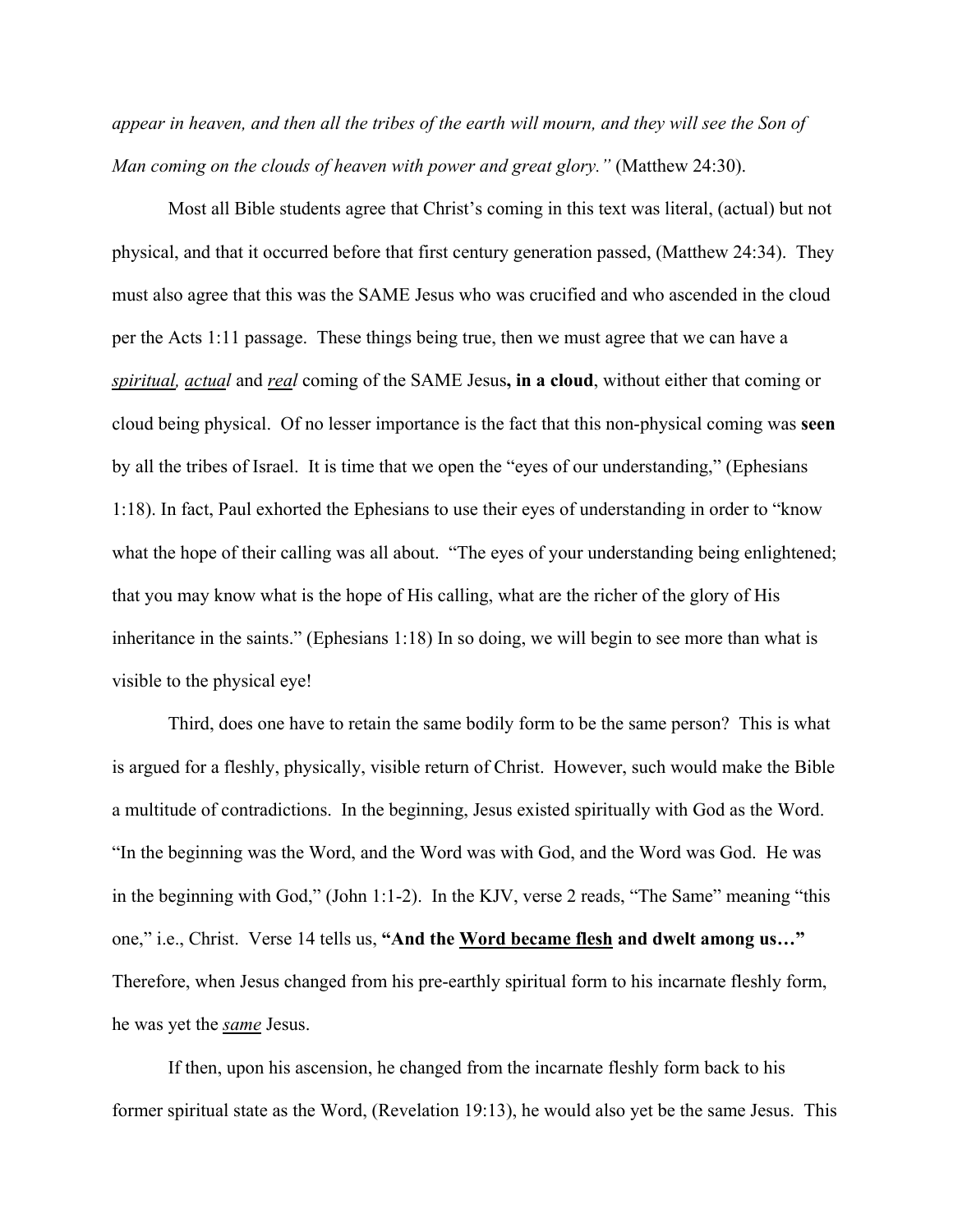is why what we said under point two above is correct. It clearly shows that Jesus does not have to be physical to be the same Jesus. "Therefore, from now on, we regard no one according to the flesh, Even though we have known Christ according to the flesh, yet now we know Him thus no longer, "2 Corinthians 5:16).

 This fact can also be observed for with men. When the rich man and Lazarus died and entered Hades, they were not in the physical body, ye they were the *same* persons in a different form or state, (Luke 16:19-23). They were recognizable and had the ability to communicate. They could experience pain or pleasure depending on whether or not they were saved and had memory of life and experiences on earth. They could also recognize and converse with each other, were cognizant of their own personalities, yet were in some manner restricted in mobility to pass from one state to the other.

 Fourth, "in like manner" is an adverbial phrase which does not modify or describes the noun Jesus as in appearance. "In like manner" modifies the verb phrase "shall so come." Therefore, it is an abuse of the laws of grammar to use "in like manner" to refer to the appearance of Christ. Grammatically and contextually speaking, it only refers to his ascending in a cloud. Hence, a return in like manner means that he would return in a cloud. And, to repeat, there is no mandate for a physical cloud at the return of Christ.

Fifth, in further support of the above, to make the phrase "in like manner" refer to the bodily appearance of Christ would make the Bible contradict, and the inspired writers liars. John was present when Jesus ascended. He along with the other apostles saw the bodily appearance of Christ when he ascended back to heaven. However, some thirty plus years later he writes, "Beloved, now we are the children of God; and it has not yet been revealed what we shall be, but we know that when He is revealed, we shall be like Him, for we shall see Him as He is, (1 John 3:2). Since John was present at the ascension and had both saw and handled Jesus in bodily form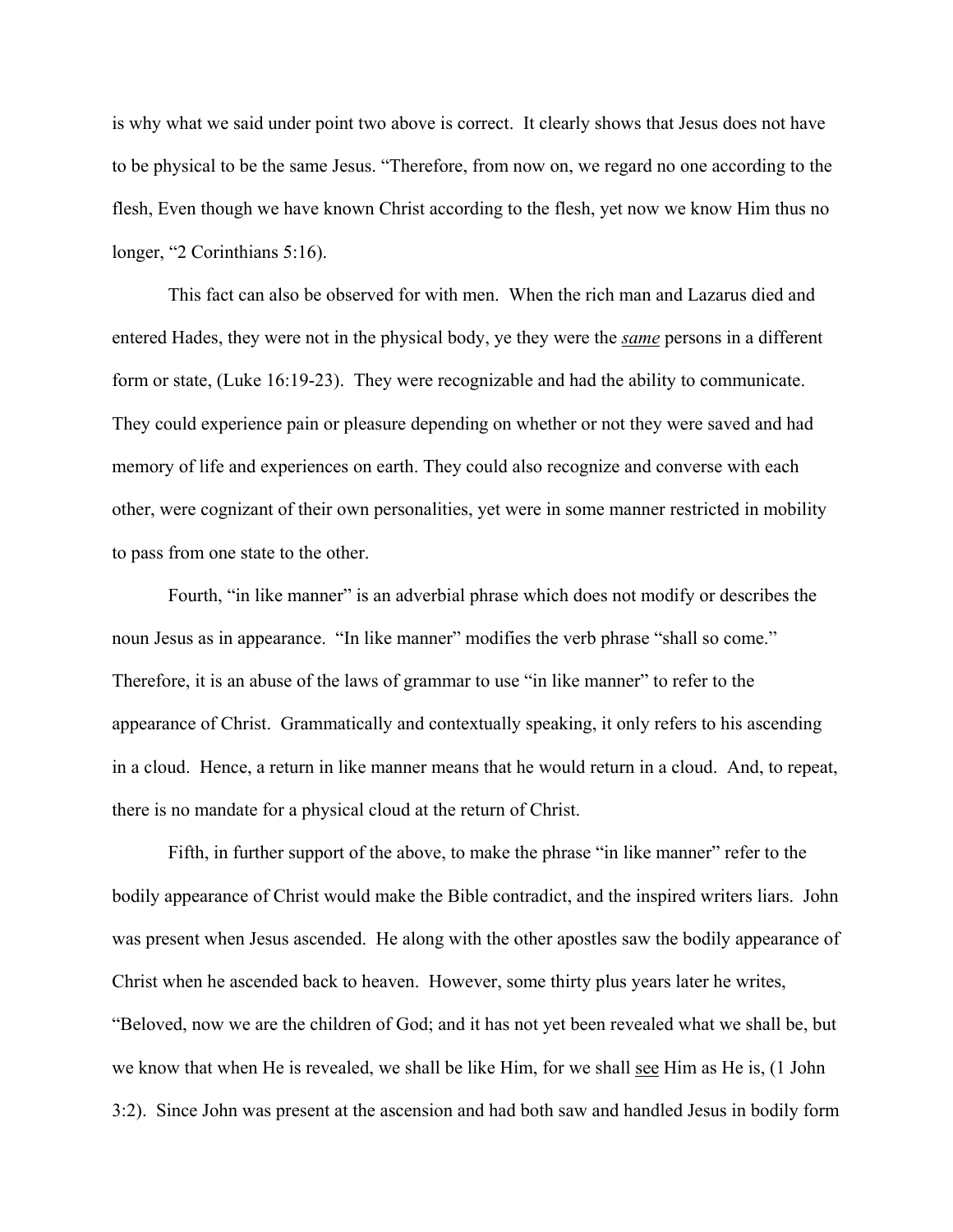(1:1-2), how could he a few verses later say that it had not yet been revealed? Further, if Jesus' bodily form at the ascension was physically visible was not John and all the apostles already like him?

 Sixth, if one tries to skirt around this issue by saying, "Yes but we are speaking of a glorified, immortal spiritual body," then does it not follow that for "in like manner" to refer to the appearance, Jesus would already have to be in that glorified, immortal spiritual body at the ascension? And, either way one slices the cake, the apostles would already have seen it, and Jesus would have to return in the same body. That, my friends, is a dilemma which forces John into inspired falsehood! Such cannot be.

Seventh, the phrase "in like manner" (hon tropon) means "...a manner, way, fashion...as, even as, like as…"Thayer's Lexicon, p.631. This phrase is used to express something in identical form, action or results. Peter so uses it to refer to the identical process in which both the Jew and Gentile would be saved, i.e., by the gospel, (Acts 15:11). Another example shows a similarity yet not one of exacting identity*. "Now as Jannes and Jambres resisted Moses, so do these also resist the truth: men of corrupt minds, disapproved concerning the faith:"* (2 - Timothy 3:8). These men are generally believed to be those who by their magic withstood Moses in the palace of Pharaoh, (Exodus 7:11, 12). When Paul said "in like manner" (hon tropon) some resisted Timothy's preaching as Egyptian magicians resisted Moses and Aaron, it is clear that they were not performing magic as were the former.

 Therefore, "in like manner" refers to the rejection of God's spokesman, Timothy as in the case of Moses. It does not demand a literalistic identical display of magic and wizardry.

 Eighth, and in view of all the above, this seems to be the more consistent application of this term, "in like manner" in Acts 1:11. It neither demands a physical cloud or body of Jesus. It also eliminates making the apostles see Jesus' body, yet later deny it.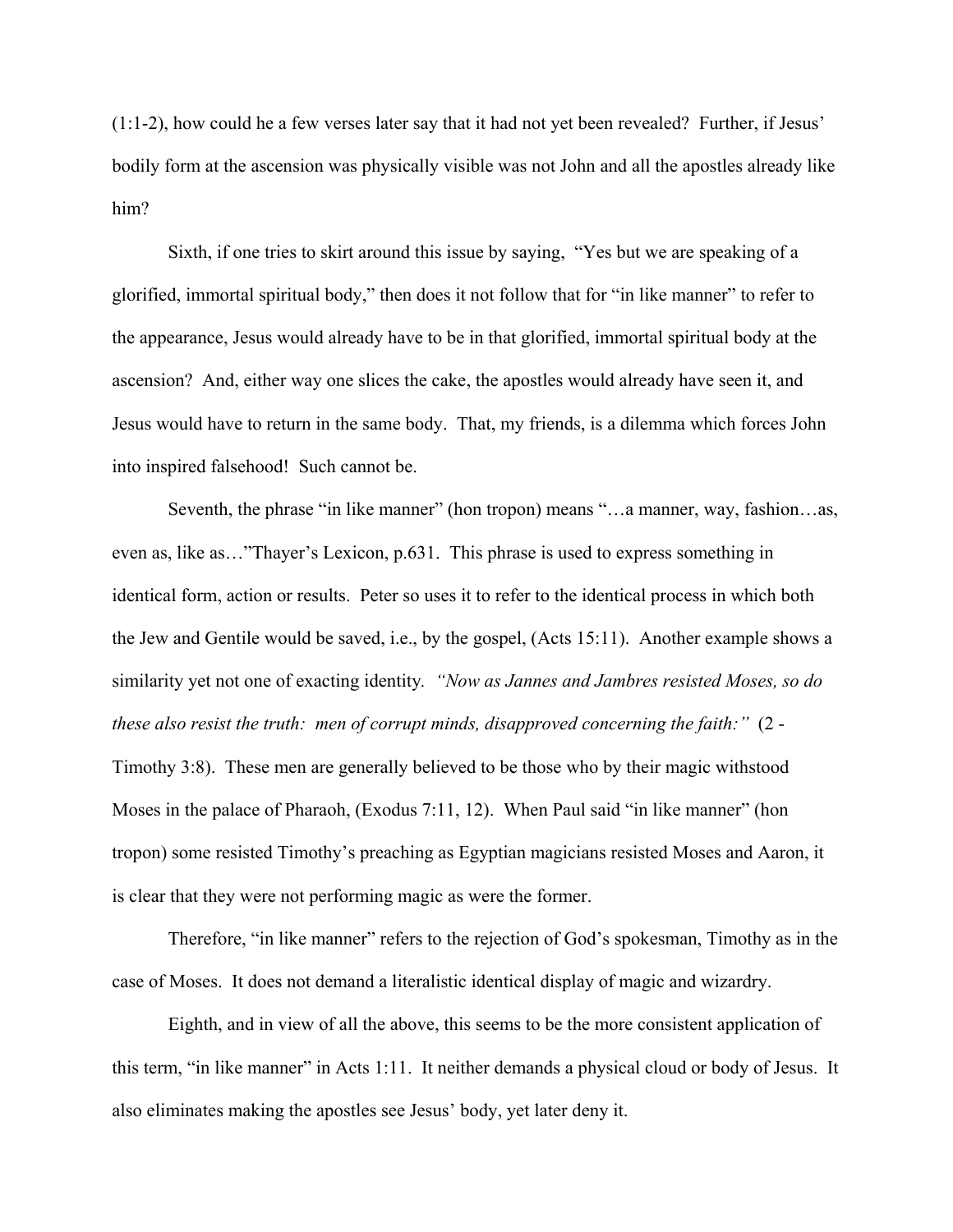Ninth, to press the point of being identical from the phrase "in like manner" would be a scriptural disaster. For example, the ascension was private, to a group of eleven men, locally confined to Mount Olivet near the city of Jerusalem, (Acts 1:12. To literally be "in like manner" would demand a private, locally confined return of Christ to the same eleven men*. (See J. Stuart Russell's, The Parousia).* This would place the coming within their lifetime, in that first century generation. To do so contradicts the future, physical-visible bodily return of Christ.

 Tenth, the background of Acts 1:11 where Christ comes in glory, is Daniel 7:13 where One like the Son of Man, comes on the clouds of heaven. This text forms the backdrop of both Matthew 24:30 and Revelation 1:7 both of which mention Christ's return in the clouds. The time frame for the fulfillment of this prophecy is clearly during the days of the 10-horned beast of Daniel (7:22-24). It is no mistake that the ten-horned beast mentioned by Daniel appears in Revelation 13:1-2, the chapter which precedes the cloud coming of the "One like the Son of Man" (Revelation 14:14) the exact wording of Daniel 7:13! Hence, the coming of the Son of man in the clouds of Acts 1:11 is fulfilled in the days of the Roman empire, the  $4<sup>th</sup>$  beast of Daniel.

 Further proof is the fact that the harlot, Mystery Babylon sits upon this 10-horned beast. Mystery Babylon is Jerusalem, for she is drunken with the blood of the saints and the blood of the martyrs of Jesus (Revelation 17:6, 18:20, 24). She would experience the vengeance of God for murdering the saints and the prophets, the identical charge Jesus made against Jerusalem, Matthew 23:33-37. This judgment is undeniably that which happens before the first century generation passes away and demonstrates that the term "this generation" means the same and applies equally to both, Matthew 23:36 & 24:34. Jerusalem was destroyed by Rome in the first century (A.D.70) Luke 21:20-22 thus fulfilling Matthew 24:30 and Daniel 7:13. This forcefully meets all the demands of Acts 1:11.